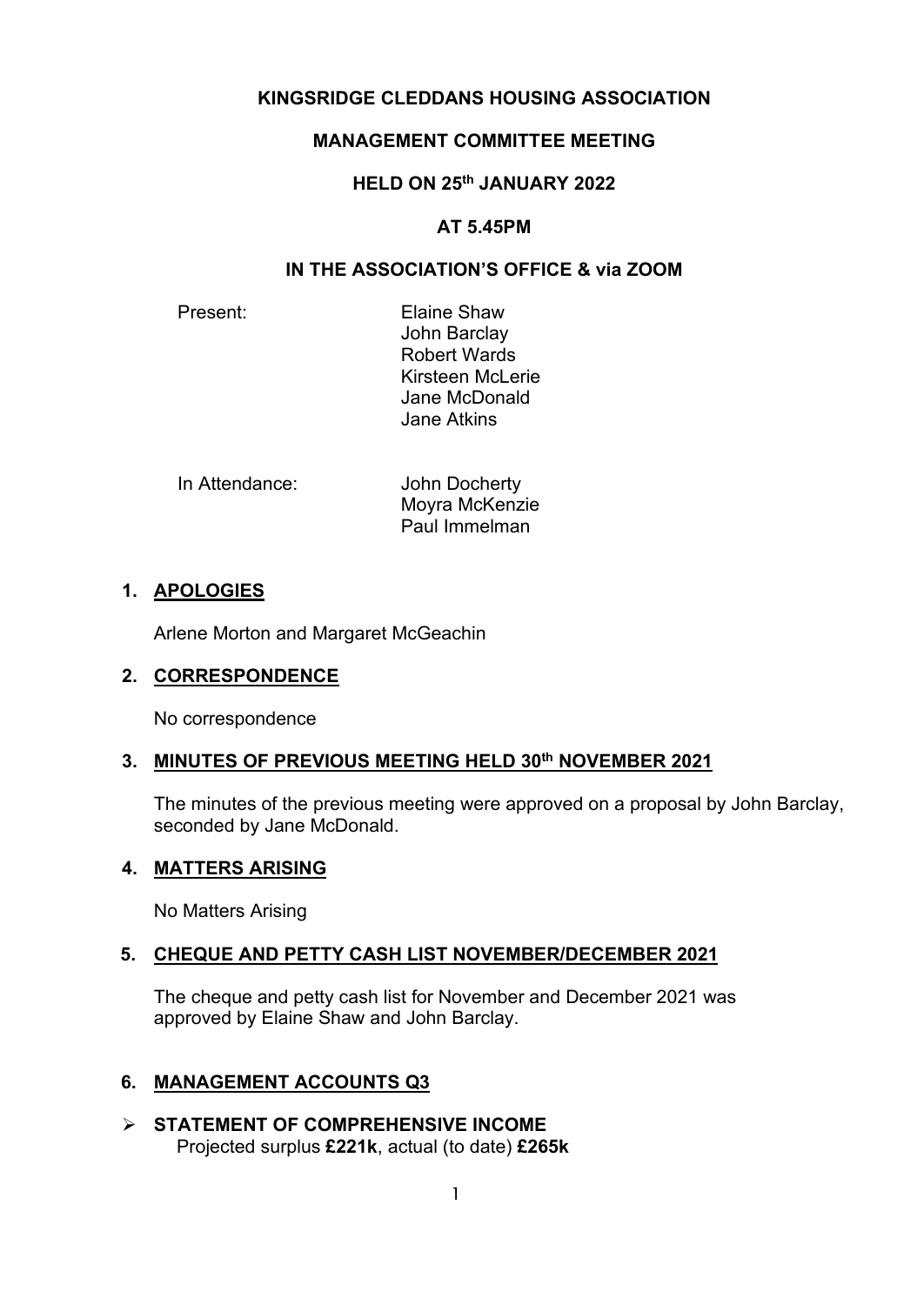# o **STATEMENT OF FINANCIAL POSITION**

Cash balances at 31.12.21 **£1.44m** Loan balance at 31.12.21 **£NIL** *(loan balances all paid by end of period Q3)* Pension deficit **£42k** Net total assets now **£5.532m**.

#### o **RATIOS**

No material concerns regarding any of the indicators to date.

### **7. DRAFT BUDGET 2022-23**

The Draft Budget report was prepared by Fettes McDonald of FMD and presented by Moyra at the meeting.

#### **OVERVIEW**

Projected annual surplus **£366k** *(similar to previous years)* Component replacement costs assumed **£346k** Fixed assets purchases projected **£5k** Gross arrears projected **5%** Cash flow estimates a closing balance of **£**1**.67m**

#### **COMMENT**

Rent increase assumed at **4.2%** *(CPI October 2021)* Salary increases assumed at **4%** *(subject to negotiations EVH/Union)* Pension scheme actuarial assumption -annually notification

**May 2022**.

# **8. HOUSING MANAGEMENT REPORT**

| <b>ARREARS</b>            | <b>DECEMBER</b><br>2021 | <b>DECEMBER</b><br>2020 | <b>% CHANGE</b> |
|---------------------------|-------------------------|-------------------------|-----------------|
| <b>Gross Rent Arrears</b> | 4.51%                   | 5.12%                   | (0.61%)         |
| <b>CURRENT</b>            | 3.93%                   | 4.38%                   | (0.45%)         |
| <b>Former Tenant</b>      | 0.19%                   | 0.28%                   | (0.09%)         |
| Technical                 | 0.40%                   | 0.46%                   | 0.06%           |

### **8.2 ACCOUNT BANDING**

|                              | <b>DECEMBER 2021</b> | <b>VALUE £'s</b> |
|------------------------------|----------------------|------------------|
| Prepaid                      | 148                  | (f10,068.22)     |
| <b>NIL</b>                   | $\mathcal{P}$        | £0.00            |
| $<$ £ 499.99                 | 114                  | £18,215.13       |
| £ 500 - 999.99               | 18                   | £12,991.28       |
| £ 1,000 - £ 1,999.99         | 13                   | £16,296.61       |
| $>E$ 2,000                   |                      | £2,577.87        |
| <b>Former Tenant</b>         | 4                    | £2,171.27        |
| <b>Current Arrears Cases</b> | 146                  | £50,080.89       |
| <b>Total Arrears Cases</b>   | 150                  | £52,252.16       |
| % Tenants in Arrears         | 50.7%                |                  |
| No. Tenants $>$ = 13 Weeks   | 12                   |                  |
| % Tenants >= 13 Weeks        | 4.1%                 |                  |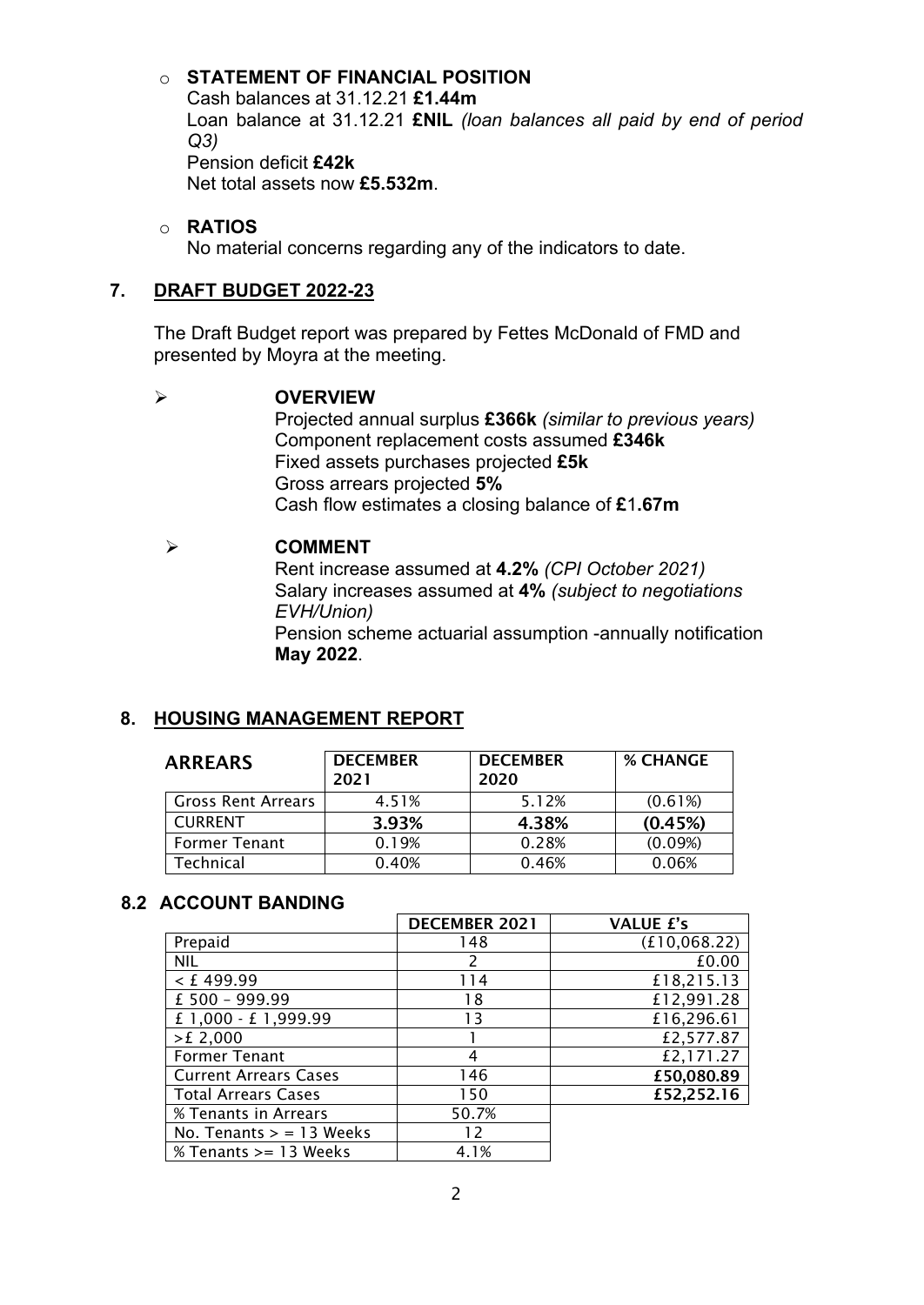Paul Immelman reported of the **32** *cases over £500.00 and/or court action cases: -* **2 Payment Decree,** 

**4 Sisted** – *2 defaulted repayments*

**1 Court** – *Case continued to February 2022 (case to be dismissed)*

**3 NPRP** – *2 defaults*

- **8 pre-NPRP** *-6 defaults*
- **13** cases on repayment arrangements *6 Defaults*
- **1** New UC claim

# **8.3 COURT ACTION CASEWORK: -**

| <b>CASE</b><br>No. | <b>CURRENT STATUS</b> | <b>ACTION TAKEN</b> | <b>ARREARS</b><br>@31.12.21 | <b>COMMENTS</b>                   |
|--------------------|-----------------------|---------------------|-----------------------------|-----------------------------------|
| A016               | <b>SISTED</b>         | <b>COURT</b>        | 2.577.87                    | <b>Recall sist - SEEK DECREE</b>  |
| A006               | <b>SISTED</b>         | Default             | 1,268.45                    | Default - no payment to arrears   |
| A002               | <b>PAYMENT DECREE</b> | Arrangement         | 1,263.15                    | Maintaining repayment arrangement |
| A048               | <b>SISTED</b>         | Default             | 1,061.57                    | Default - no payment to arrears   |
| A017               | <b>SISTED</b>         | Arrangement         | 1,002.09                    | Maintaining repayment arrangement |
| A004               | <b>SISTED</b>         | Arrangement         | 855.44                      | Maintaining repayment arrangement |
| A024               | <b>PAYMENT DECREE</b> | Default             | 816.40                      | Default - no payment to arrears   |
|                    |                       |                     |                             |                                   |

# **8.4 VOIDS & ALLOCATION: -**

Paul further informed that there were **2** voids and **1** allocation during the month of December 2021: -

- **Void rent loss** December 2021 **£589.74**, Cumulative Rent Loss **£1,641.69**
- **Void re-lets –** December 2021 **1**, Cumulative re-lets **6**
- **Housing List - 165** on list, **0** suspended,**7** closed**.**

There were **0** anti-social cases recorded during the month of December 2021.

After discussion, committee approved the Housing Management Report, noting performance.

### **9. RENT INCREASE PROPOSAL 2022-23**

Paul spoke to the earlier distributed Rent Increase Consultation Proposal for 2022-23 Report.

- Rent Consultation completed **17 January 2022**
- Option proposed by respondent **4.2%** rent element for all tenants plus **£0.86** on garden maintenance service charge.
- Sharing Owners **4.2%** on rent element only, no service charge increases.
- Supported Accommodation **4.2%** in rent element only, no service charge increases.
- New charges will be effective from **1st April 2022**.

Following discussion, the Management Committee agreed to the proposal.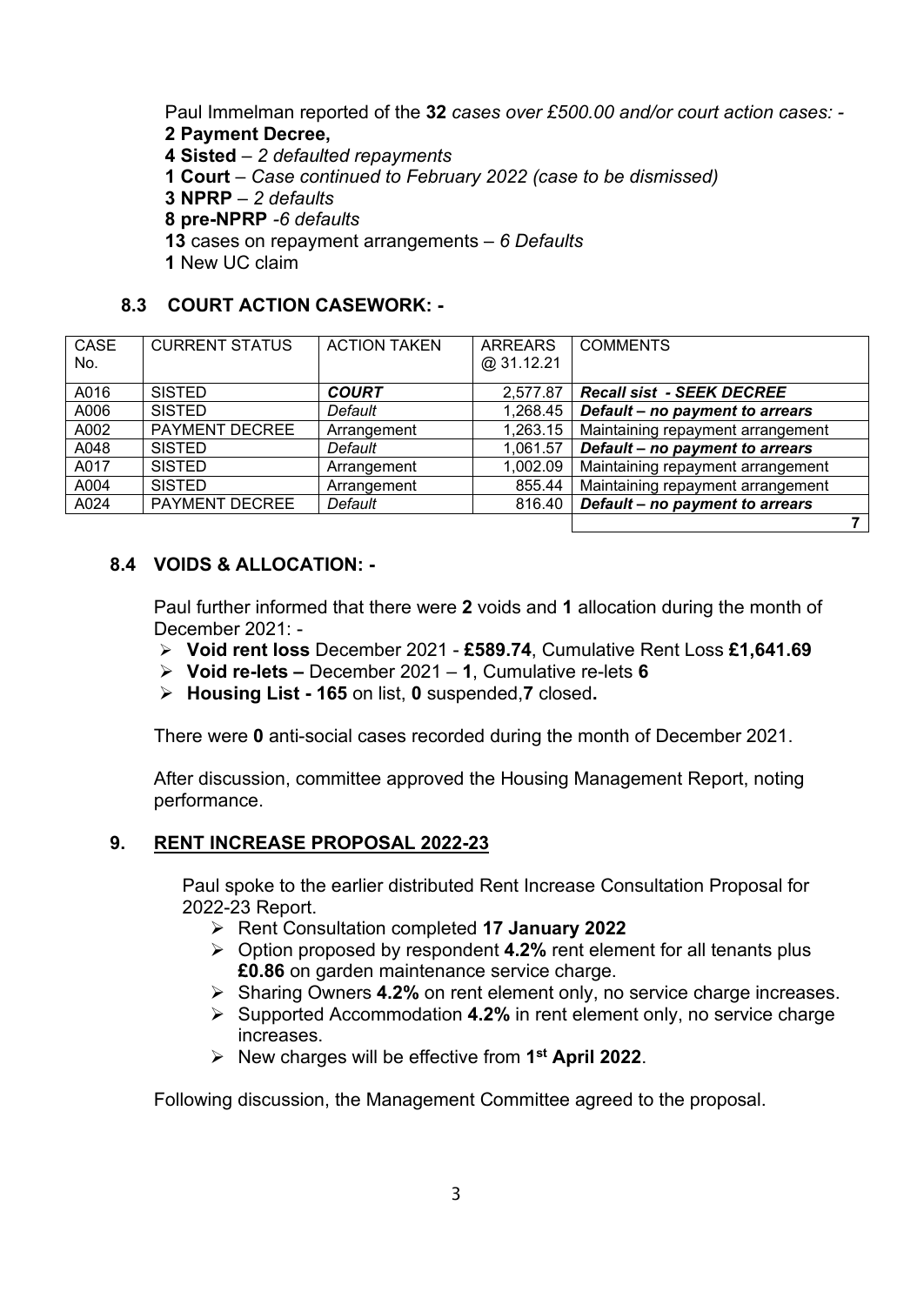# **10. OPTIONS APPRAISAL SURVEY REPORT**

A report, Tenant Opinion Survey – Future Options 2022 was prepared by Alan Kennedy from Knowledge Partnership and presented by John Docherty. The survey was conducted between 8 December 2021 and 15 January 2022. There were a total of **161** respondents *(55.5% of tenants and sharing owners).*

*option 1 – remain as independent association – 157 (97.5% of respondents) option 2 – stay independent, but buying in services – 1(0.62% of respondents) option 3 – transfer to larger organisation – 3 (1.86% of respondents)*

Therefore, the outcome was an overwhelming majority for remaining as an independent organisation.

All respondents submitted comments, some examples:-

- 'I like the association and wish to stay the same'
- This is my opinion as I've always been very happy with the service provided & the running of the organisation'
- This option *(option1)* has worked for many years so I cannot think of a reason to change things now. The landlord service has been great, repairs have been done within acceptable timescales> Houses have been updated with new kitchens, windows and doors…'

The Management Committee were pleased to note the findings of the survey and instructed the Director to prepare a succession management report for discussion and consideration at the meeting to be held on 22<sup>nd</sup> February 2022.

# **11. INTERNAL AUDIT REPORT – HEALTH & SAFETY AND ACTION PLAN**

John spoke to the earlier distributed Health & Safety Management Systems External Audit Report. The Audit Report was carried out remotely with EVH. Of the **69** elements, **54** conformed, **14** partial conformity & **1** Non conformed. The Association scored **190**¸out of a possible 201 points.

### **ACTION PLAN**

John presented an action plan in response to the Health & Safety Audit. The Action Plan detailed recommendations and relative timescales to reach full conformity.

This item will remain an Agenda item until full conformity is achieved. The Management Committee duly noted the Report and the Action Plan.

### **12. WINDOWS RENEWAL CONTRACT – LADYLOAN PHASE 1 (PROGRESS)**

John presented a progress report on the Ladyloan Phase 1 Window Replacement Contract advising:-

- Tender issued **20 December 2021**
- Tender return **28 January 2022**

There were 3 notifications of interest, **Sidey Window Solutions, Walker**